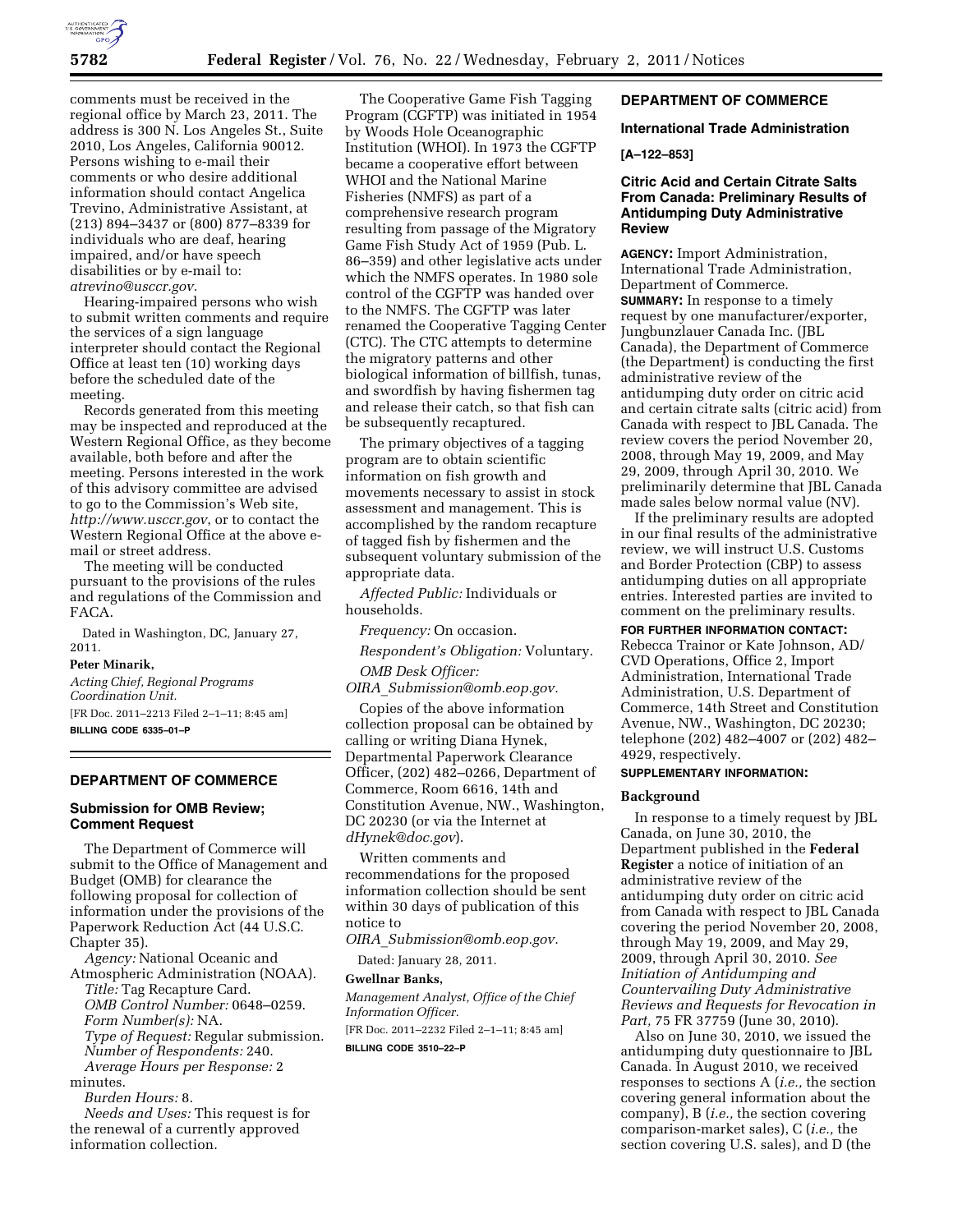section covering cost of production (COP) and constructed value (CV)) of the antidumping duty questionnaire from JBL Canada.

During the period October through December 2010, we issued to JBL Canada supplemental questionnaires regarding sections A, B, C, and D of the original questionnaire. We received responses to these questionnaires during the period October 2010 through January 2011.

# **Scope of the Order**

The scope of this order includes all grades and granulation sizes of citric acid, sodium citrate, and potassium citrate in their unblended forms, whether dry or in solution, and regardless of packaging type. The scope also includes blends of citric acid, sodium citrate, and potassium citrate; as well as blends with other ingredients, such as sugar, where the unblended form(s) of citric acid, sodium citrate, and potassium citrate constitute 40 percent or more, by weight, of the blend. The scope of this order also includes all forms of crude calcium citrate, including dicalcium citrate monohydrate, and tricalcium citrate tetrahydrate, which are intermediate products in the production of citric acid, sodium citrate, and potassium citrate. The scope of this order does not include calcium citrate that satisfies the standards set forth in the United States Pharmacopeia and has been mixed with a functional excipient, such as dextrose or starch, where the excipient constitutes at least 2 percent, by weight, of the product. The scope of this order includes the hydrous and anhydrous forms of citric acid, the dihydrate and anhydrous forms of sodium citrate, otherwise known as citric acid sodium salt, and the monohydrate and monopotassium forms of potassium citrate. Sodium citrate also includes both trisodium citrate and monosodium citrate, which are also known as citric acid trisodium salt and citric acid monosodium salt, respectively. Citric acid and sodium citrate are classifiable under 2918.14.0000 and 2918.15.1000 of the Harmonized Tariff Schedule of the United States (HTSUS), respectively. Potassium citrate and crude calcium citrate are classifiable under 2918.15.5000 and 3824.90.9290 of the HTSUS, respectively. Blends that include citric acid, sodium citrate, and potassium citrate are classifiable under 3824.90.9290 of the HTSUS. Although the HTSUS subheadings are provided for convenience and customs purposes, the written description of the merchandise is dispositive.

# **Period of Review**

The period of review (POR) is November 20, 2008, through May 19, 2009, and May 29, 2009, through April 30, 2010. In accordance with section 733(d) of the Tariff Act of 1930, as amended (the Act), and subsequent to the imposition of the antidumping duty order, we instructed CBP to terminate the suspension of liquidation and to liquidate, without regard to antidumping duties, entries of subject merchandise for the period May 20, 2009, through May 28, 2009. Accordingly, this administrative review does not include the period May 20, 2009, through May 28, 2009.

#### **Facts Available**

Section 776(a) of the Act provides that the Department will apply "facts otherwise available'' if necessary information is not available on the record or an interested party: (1) Withholds information that has been requested by the Department; (2) fails to provide such information within the deadlines established, or in the form or manner requested by the Department, subject to subsections (c)(1) and (e) of section 782 of the Act; (3) significantly impedes a proceeding; or (4) provides such information, but the information cannot be verified.

The Department's original and first supplemental antidumping questionnaires instructed JBL Canada to report its prices and expenses in the currencies in which they were incurred, in accordance with section 773A of the Act, and 19 CFR 351.415(a).1 Despite our instructions, JBL Canada reported its home market price and expense data in Canadian dollars (CAD) and its U.S. market price and expense data in U.S. dollars (USD), regardless of the currencies in which they were incurred. JBL Canada explained that its data processing system automatically converts all foreign currency transactions into the currency of the respective JBL Group entity at the moment of posting. Although the system maintains a record of the original currency in which the price or expense was incurred and the exchange rate used to make currency conversions, JBL Canada failed to report certain prices and expenses in their original currencies, maintaining that retrieving

the original currency values from the system would be "an extremely" laborious and time-consuming undertaking.'' *See* JBL Canada's October 29, 2010, supplemental questionnaire response at pages 7–8. Therefore, pursuant to section 776(a)(2)(B) of the Act, we find that JBL Canada failed to provide information in the form and manner requested by the Department and that it is appropriate to resort to facts otherwise available to account for the unreported information.

In selecting from among the facts otherwise available, section 776(b) of the Act authorizes the Department to use an adverse inference if the Department finds that an interested party failed to cooperate by not acting to the best of its ability to comply with a request for information. The legislative history of the Act also provides guidance by explaining that adverse inferences are appropriate ''to ensure that the party does not obtain a more favorable result by failing to cooperate than if it had cooperated fully.'' *See*  Statement of Administrative Action (SAA) accompanying the Uruguay Round Agreements Act, H.R. Doc. No. 103–465 at 870 (1995). Information used to make an adverse inference may include such sources as the petition, other information placed on the record, or determinations in a prior proceeding regarding the subject merchandise. *Id.*  and 19 CFR 351.308(c). Furthermore, ''affirmative evidence of bad faith on the part of a respondent is not required before the Department may make an adverse inference.'' *See Antidumping Duties; Countervailing Duties,* 62 FR 27296, 27340 (May 19, 1997); *see also Nippon Steel Corp.* v. *United States,* 337 F.3d 1373, 1383 (Fed. Cir. 2003) (*Nippon*).

Based on JBL Canada's questionnaire response description of how exchange rate information is currently stored in its data processing system, we find that it was possible for JBL Canada to report all of its sales data in the currencies in which they were incurred. This is consistent with our determination in *Citric Acid LTFV* with respect to the same issue.2 Because JBL Canada could have reported the information at issue in the form and manner requested by the Department, but failed to do so, we find that JBL Canada has failed to cooperate to the best of its ability with our requests for information in the original and supplemental questionnaires. Specifically, we find that an adverse inference is appropriate because: (1) JBL Canada had the necessary information within its control

<sup>1</sup>We also referred JBL Canada to the Department's adverse facts available (AFA) determination on this same issue in the less-than-fair-value (LTFV) investigation. *See* Comment 4 of the Issues and Decision Memorandum (LTFV I&D Memo) accompanying the *Notice of Final Determination of Sales at Less Than Fair Value: Citric Acid and Certain Citrate Salts from Canada,* 74 FR 16843

<sup>&</sup>lt;sup>2</sup> See Comment 4 of the LTFV I&D Memo.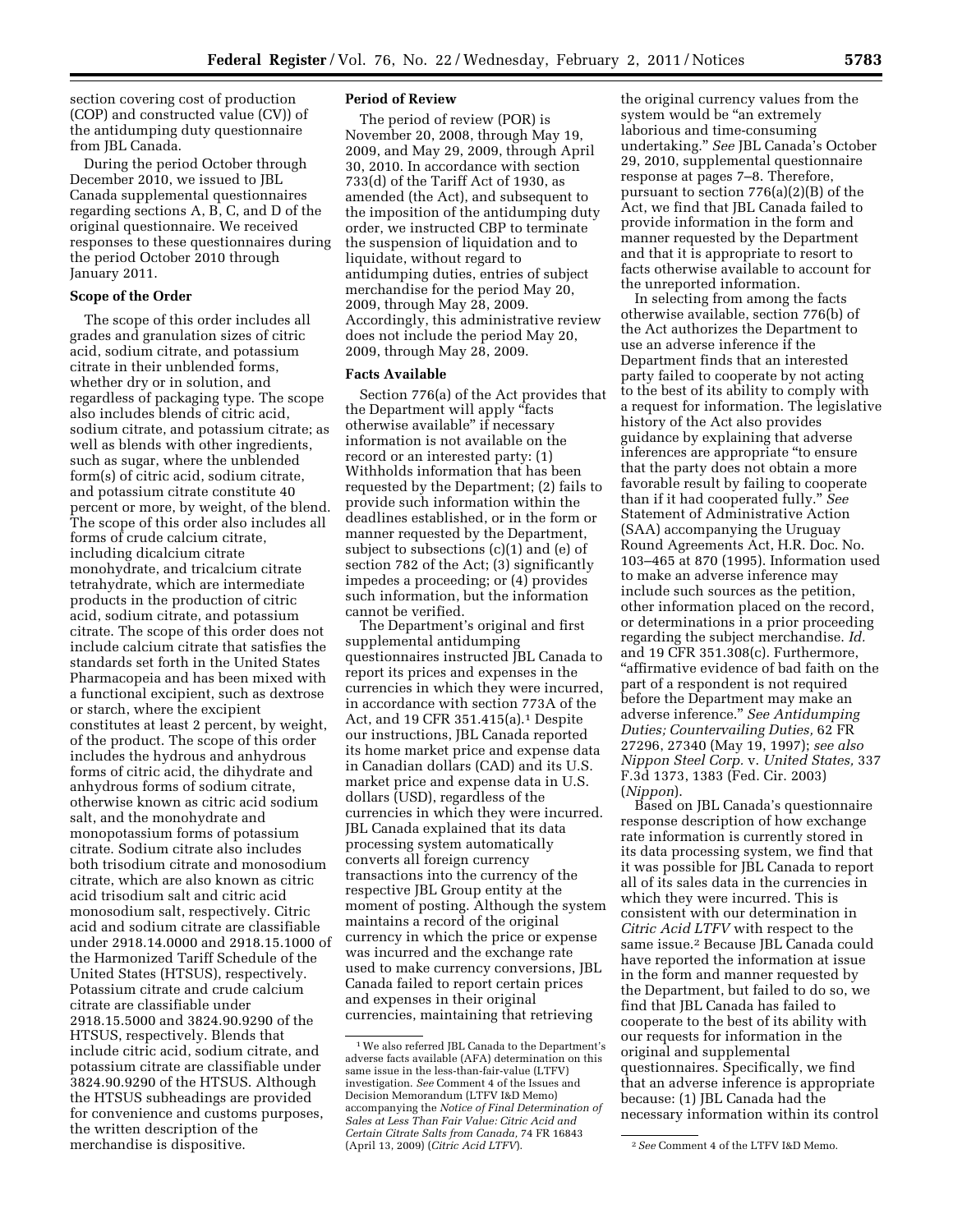and it did not report this information; and 2) it failed to put forth its maximum effort to provide the requested information. *See, e.g., Nippon,* 337 F.3d at 1883; and *Notice of Final Results of Antidumping Duty Administrative Review, Rescission of Administrative Review in Part, and Final Determination to Not Revoke Order in Part: Canned Pineapple Fruit from Thailand,* 68 FR 65247 (November 19, 2003), and accompanying Issues and Decision Memorandum at Comment 20b. Thus, for these preliminary results, pursuant to section 776(b) of the Act, we find that it is appropriate to apply AFA to the following home market variables which JBL Canada converted to CAD from the original currency: Gross unit price, billing adjustments, inland insurance, and indirect selling expenses. Likewise, we applied AFA to the following U.S. market variables which JBL Canada converted to USD from the original currency: Foreign inland freight (warehouse to port), foreign inland insurance, U.S. inland freight (port to warehouse and warehouse to customer), indirect selling expenses, inventory carrying costs, and packing. Specifically, as AFA, we increased JBL Canada's reported home market sales prices as well as the above-specified U.S. and home market expenses by the highest difference between the Department's weighted-average monthly exchange rates (used to convert comparison-market values to USD in the margin program), and JBL Canada's monthly exchange rates (used by JBL Canada's data processing system for currency conversion purposes). For further explanation, *see* Memorandum to the File entitled ''2008–2010 Administrative Review of Citric Acid and Certain Citrate Salts from Canada,'' dated concurrently with this notice.

#### **Comparisons to Normal Value**

To determine whether JBL Canada's sales of citric acid from Canada to the United States were made at less than NV, we compared the constructed export price (CEP) to the NV, as described in the ''Constructed Export Price'' and ''Normal Value'' sections of this notice.

Pursuant to section 777A(d)(2) of the Act, for JBL Canada we compared the CEPs of individual U.S. transactions to the weighted-average NV of the foreign like product where there were sales made in the ordinary course of trade. *See* discussion below.

## **Product Comparisons**

In accordance with section 771(16) of the Act, we considered all products produced by JBL Canada covered by the

description in the ''Scope of the Order'' section, above, to be foreign like products for purposes of determining appropriate product comparisons to U.S. sales. Pursuant to 19 CFR  $351.414(e)(2)$ , we compared JBL Canada's U.S. sales of citric acid to its sales of citric acid made in the home market. Where there were no contemporaneous sales within the definition of 19 CFR 351.414(e)(2)(i), pursuant to 19 CFR 351.414(e)(2)(ii) and (iii), we compared sales within the contemporaneous window period, which extends from three months prior to the month of the U.S. sale until two months after the sale.

In making the product comparisons, we matched foreign like products based on the physical characteristics reported by JBL Canada in the following order: type, form, grade, and particle size.

#### **Constructed Export Price**

For all U.S. sales made by JBL Canada, we calculated CEP in accordance with section 772(b) of the Act because the subject merchandise was first sold (or agreed to be sold) in the United States before or after the date of importation by or for the account of the producer or exporter, or by a seller affiliated with the producer or exporter, to a purchaser not affiliated with the producer or exporter.

We based CEP on packed, ex-factory or delivered prices to unaffiliated purchasers in the United States. Where appropriate, we adjusted the starting prices for billing adjustments, rebates and interest revenue, in accordance with 19 CFR 351.401(c). We made deductions for movement expenses, where appropriate, in accordance with section  $772(c)(2)(A)$  of the Act; these included, where appropriate, foreign inland freight expenses, foreign inland insurance expenses, U.S. brokerage and handling expenses, U.S. inland freight expenses, U.S. warehousing expenses, and U.S. inland insurance expenses. In accordance with section 772(d)(1) of the Act and 19 CFR 351.402(b), we deducted those selling expenses associated with economic activities occurring in the United States, including direct selling expenses (*e.g.,*  imputed credit expenses), and indirect selling expenses (including inventory carrying costs).

Pursuant to section 772(d)(3) of the Act, we further reduced the starting price by an amount for profit to arrive at CEP. In accordance with section 772(f) of the Act, we calculated the CEP profit rate using the expenses incurred by JBL Canada on its sales of the subject merchandise in the United States and the profit associated with those sales.

#### **Normal Value**

# *A. Home Market Viability and Selection of Comparison Market*

To determine whether there was a sufficient volume of sales in the home market to serve as a viable basis for calculating NV, we compared the volume of home market sales of the foreign like product to the volume of U.S. sales of the subject merchandise, in accordance with section 773(a)(1)(C) of the Act. Based on this comparison, we determined that, pursuant to 19 CFR 351.404(b) JBL Canada had a viable home market during the POR. Consequently, pursuant to section 773(a)(1)(B)(i) of the Act and 19 CFR  $351.404(c)(i)$ , we based NV on home market sales.

### *B. Level of Trade*

Section 773(a)(1)(B)(i) of the Act states that, to the extent practicable, the Department will calculate NV based on sales of foreign like products at the same level of trade (LOT) as the export price or CEP. Sales are made at different LOTs if they are made at different marketing stages (or their equivalent). *See* 19 CFR 351.412(c)(2). Substantial differences in selling activities are a necessary, but not sufficient, condition for determining that there is a difference in the stages of marketing. *See Id.; see also Notice of Final Determination of Sales at Less Than Fair Value: Certain Cut-to-Length Carbon Steel Plate From South Africa,*  62 FR 61731, 61732 (November 19, 1997) (*Plate from South Africa*). In order to determine whether the comparisonmarket sales were at different stages in the marketing process than the U.S. sales, we reviewed the distribution system in each market (*i.e.,* the chain of distribution), including selling functions, class of customer (customer category), and the level of selling expenses for each type of sale.

Pursuant to section  $773(a)(1)(B)(i)$  of the Act, in identifying LOTs for EP and comparison-market sales (*i.e.,* where NV is based on either home market or third country prices),3 we consider the starting prices before any adjustments. For CEP sales, we consider only the selling activities reflected in the price after the deduction of expenses and profit under section 772(d) of the Act. *See Micron Technology, Inc.* v. *United States,* 243 F. 3d 1301, 1314 (Fed. Cir. 2001). When the Department is unable to match U.S. sales of the foreign like product in the comparison market at the same LOT as the EP or CEP, the

<sup>3</sup>Where NV is based on CV, we determine the NV LOT based on the LOT of the sales from which we derive selling expenses, general and administrative (G&A) expenses, and profit for CV, where possible.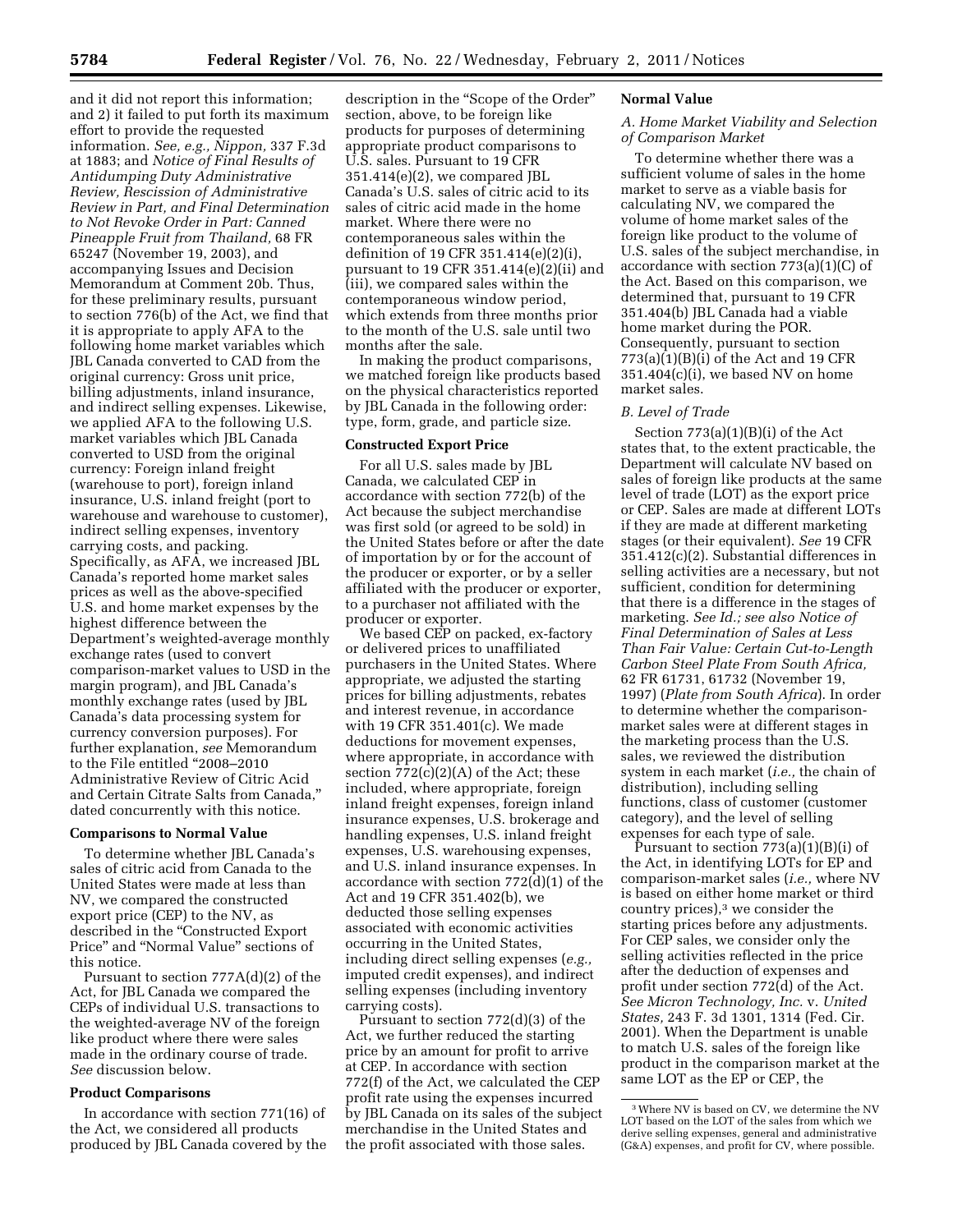Department may compare the U.S. sales to sales at a different LOT in the comparison market. In comparing EP or CEP sales at a different LOT in the comparison market, where available data make it practicable, we make an LOT adjustment under section 773(a)(7)(A) of the Act. Finally, for CEP sales only, if the NV LOT is at a more advanced stage of distribution than the LOT of the CEP and there is no basis for determining whether the difference in LOTs between NV and CEP affects price comparability (*i.e.,* no LOT adjustment was practicable), the Department shall grant a CEP offset, as provided in section 773(a)(7)(B) of the Act. *See Plate from South Africa,* 62 FR at 61732–33.

In this administrative review, we obtained information from JBL Canada regarding the marketing stages involved in making its reported home market and U.S. sales, including a description of the selling activities performed by the respondent and its affiliates for each channel of distribution.

During the POR, JBL Canada reported that it sold citric acid to end-users and distributors through two channels of distribution in both the U.S. and home markets. JBL Canada stated that its selling process was essentially the same for all channels of distribution. Because the details of JBL Canada's reported selling functions for each channel of distribution are business proprietary, our analysis of these selling functions for purposes of determining whether different LOTs exist is contained in a separate memorandum to James Maeder, Director, AD/CVD Operations Office 2, from the Team entitled "Preliminary Level-of-Trade Analysis,'' dated contemporaneously with this notice.

Based on our analysis, we find that the selling functions JBL Canada performed for each of its channels of distribution in the U.S. market were essentially the same, with the exception of one selling function which we determined was not sufficient to warrant an LOT distinction between these channels. Therefore, we determined preliminarily that there is only one LOT (for CEP sales) in the U.S. market. Similarly, we found that the selling functions that JBL Canada (and its affiliates) performed for each of the channels of distribution in the home market were essentially the same, with the exception of certain selling activities which we determined were not sufficient to warrant an LOT distinction between these channels. Therefore, we preliminarily determine that there is only one LOT in the home market.

In comparing the home market LOT to the CEP LOT, we found that the selling activities performed by JBL Canada (and

its affiliates) for its CEP sales were significantly fewer than the selling activities that it performed for its home market sales, and that the home-market LOT was more remote from the factory than the CEP LOT. Accordingly, we considered the CEP LOT to be different from the home-market LOT and to be at a less advanced stage of distribution than the home-market LOT.

Therefore, we could not match CEP sales to sales at the same LOT in the home market, nor could we determine an LOT adjustment based on JBL Canada's home market sales because there is only one LOT in the home market, and it is not possible to determine if there is a pattern of consistent price differences between the sales on which NV is based and home market sales at the LOT of the export transaction. *See* section 773(a)(7)(A) of the Act. Furthermore, we have no other information that provides an appropriate basis for determining an LOT adjustment. Consequently, because the available data do not form an appropriate basis for making an LOT adjustment but the home market LOT is at a more advanced stage of distribution than the CEP LOT, we find it is appropriate to make a CEP offset to NV in accordance with section 773(a)(7)(B) of the Act. The CEP offset is calculated as the lesser of: (1) The indirect selling expenses incurred on the home market sales, or (2) the indirect selling expenses deducted from the starting price in calculating CEP.

## *C. Cost of Production Analysis*

Whenever the Department has reasonable grounds to believe or suspect that sales of the foreign like product under consideration for the determination of NV have been made at prices which represent less than the COP, the Department shall determine whether, in fact, such sales were made at less than COP. *See* section 773(b)(1) of the Act. We found that JBL Canada made home market sales below the COP in the LTFV investigation and such sales were disregarded. *See Citric Acid and Certain Citrate Salts from Canada: Notice of Preliminary Determination of Sales at Less Than Fair Value and Postponement of Final Determination,*  73 FR 70324 (November 20, 2008); unchanged in *Citric Acid LTFV.* Thus, in accordance with section  $773(b)(2)(A)(ii)$  of the Act, we find that there are reasonable grounds to believe or suspect that JBL Canada made sales in its home market at prices below the cost of producing the merchandise in the current review period.

## 1. Calculation of Cost of Production

In accordance with section 773(b)(3) of the Act, we calculated COP based on the sum of the cost of materials and conversion for the foreign like product, plus an amount for G&A expenses and interest expenses (*see* ''Test of Comparison-Market Sales Prices'' section below for treatment of comparison-market selling expenses and packing costs).

The Department relied on the COP data submitted by JBL Canada in the November 8, 2010, supplemental response to section D of the questionnaire for the COP calculations. We made an adjustment to the reported depreciation expenses associated with an affiliated party transaction. For adjustment details, see the Memorandum to Neal M. Halper, Director, Office of Accounting, "Cost of Production and Constructed Value Calculation Adjustments for the Preliminary Results—Jungbunzlauer Canada, Inc,'' dated concurrently with this notice.

Based on the review of record evidence, JBL Canada did not appear to experience significant changes in cost of manufacturing during the POR. Therefore, we followed our normal methodology of calculating a POR-wide weighted-average cost.

# 2. Test of Comparison-Market Sales Prices

On a product-specific basis, we compared the weighted-average COP to the prices of home market sales of the foreign like product, as required under section 773(b) of the Act, in order to determine whether the sale prices were below the COP. For purposes of this comparison, we used COP exclusive of selling and packing expenses. The prices, adjusted for any applicable billing adjustments, rebates, and interest revenue, were also exclusive of any applicable movement charges, direct and indirect selling expenses,<sup>4</sup> and packing expenses.

## 3. Results of the COP Test

After concluding that we had reasonable grounds to believe or suspect that JBL Canada's sales of foreign like product were made at prices less than COP, to determine whether to disregard such sales, we examined, in accordance with sections  $773(b)(1)(A)$  and  $(B)$  of the Act: (1) Whether, within an extended period of time, such sales were made in substantial quantities; and (2) whether

<sup>4</sup>We recalculated home market credit expenses in order to account for the application of AFA to home market prices used in the credit expense calculation.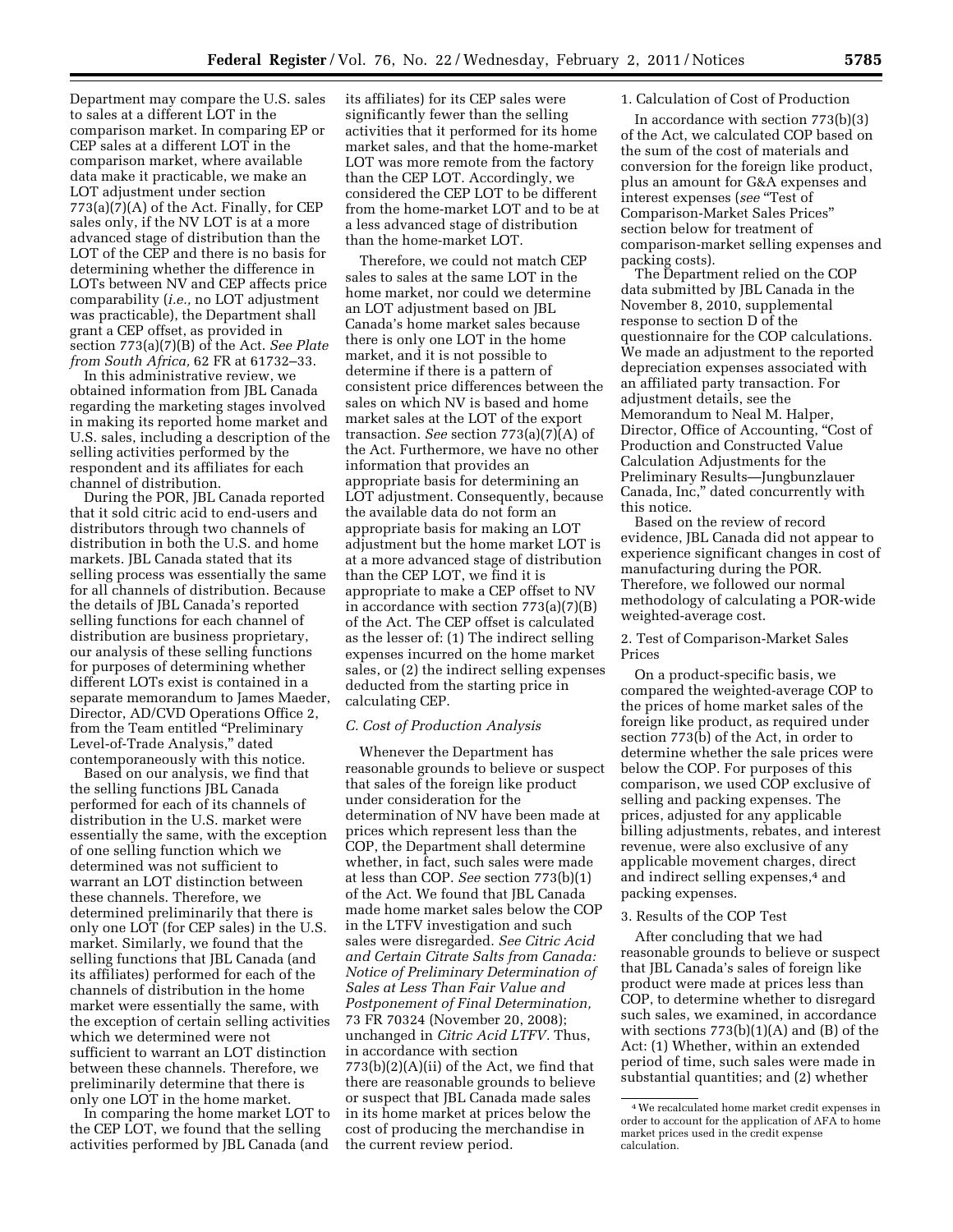such sales were made at prices which permitted the recovery of all costs within a reasonable period of time in the normal course of trade. Where less than 20 percent of a respondent's comparison-market sales of a given product are at prices less than the COP, we do not disregard any below-cost sales of that product because we determine that, in such instances, the below-cost sales were not made within an extended period of time in "substantial quantities." Where 20 percent or more of a respondent's sales of a given product are at prices less than the COP, we disregard the below-cost sales because: (1) They were made within an extended period of time in "substantial quantities," in accordance with sections 773(b)(2)(B) and (C) of the Act, and (2) based on our comparison of prices to the weighted-average COPs for the POR, they were at prices which would not permit the recovery of all costs within a reasonable period of time, in accordance with section 773(b)(2)(D) of the Act.

Based on this test, we did not disregard any of JBL Canada's home market sales of citric acid because for all products, we found that less than 20 percent of these sales were at prices less than the COP.

# *D. Calculation of Normal Value Based on Comparison-Market Prices*

We based NV for IBL Canada on packed, ex-factory or delivered prices to unaffiliated customers in the home market. Where appropriate, we adjusted the starting prices for billing adjustments, rebates and interest revenue, in accordance with 19 CFR 351.401(c). We made deductions, where appropriate, from the starting price for movement expenses, including inland freight and inland insurance, under section  $773(a)(6)(B)(ii)$  of the Act.

We made adjustments under section 773(a)(6)(C) of the Act for differences in circumstances-of-sale for imputed credit expenses, where appropriate.

We also deducted home market packing costs and added U.S. packing costs, in accordance with section  $773(a)(6)(A)$  and  $(B)$  of the Act.

Finally, as discussed in the "Level of Trade'' section above, we made a CEP offset pursuant to section 773(a)(7)(B) of the Act and 19 CFR 351.412(f). We calculated the CEP offset as the lesser of the indirect selling expenses incurred on the home-market sales or the indirect selling expenses deducted from the starting price in calculating CEP.

# **Currency Conversion**

It is our normal practice to make currency conversions into U.S. dollars,

in accordance with section 773A(a) of the Act, based on exchange rates in effect on the dates of the U.S. sales, as certified by the Federal Reserve Bank. See "Facts Available" section, above, for further discussion of currency conversion in this administrative review.

### Preliminary Results of the Review

We preliminarily determine that a weighted-average dumping margin exists for JBL Canada for the period November 20, 2008, through May 19, 2009, and May 29, 2009, through April 30, 2010, as follows:

| Manufacturer/exporter    | Percent<br>margin |
|--------------------------|-------------------|
| Jungbunzlauer Canada Inc | 1.51              |

#### **Disclosure and Public Hearing**

The Department will disclose to parties the calculations performed in connection with these preliminary results within five days of the date of publication of this notice. *See* 19 CFR 351.224(b). Pursuant to 19 CFR 351.309, interested parties may submit case briefs not later than 30 days after the date of publication of this notice. Rebuttal briefs, limited to issues raised in the case briefs, may be filed not later than five days after the date for filing case briefs. Parties who submit case briefs or rebuttal briefs in this proceeding are encouraged to submit with each argument: (1) A statement of the issue; (2) a brief summary of the argument; and (3) a table of authorities.

Interested parties who wish to request a hearing or to participate if one is requested must submit a written request to the Assistant Secretary for Import Administration, Room 1870, within 30 days of the date of publication of this notice. Requests should contain: (1) The party's name, address and telephone number; (2) the number of participants; and (3) a list of issues to be discussed. *See* 19 CFR 351.310(c). Issues raised in the hearing will be limited to those raised in the respective case briefs.

The Department will issue the final results of this administrative review, including the results of its analysis of issues raised in any written briefs, not later than 120 days after the date of publication of this notice, pursuant to section  $751(a)(3)(A)$  of the Act.

#### **Assessment Rates**

Upon completion of the administrative review, the Department shall determine, and CBP shall assess, antidumping duties on all appropriate entries, in accordance with 19 CFR 351.212. The Department intends to

issue appropriate appraisement instructions for the companies subject to this review directly to CBP 15 days after the date of publication of the final results of this review.

Because the respondent did not report entered value for all sales to each importer or customer, we will calculate importer- or customer-specific per-unit duty assessment rates by aggregating the total amount of antidumping duties calculated for the examined sales and dividing this amount by the total quantity of those sales. To determine whether the duty assessment rates are *de minimis,* in accordance with the requirement set forth in 19 CFR 351.106(c)(2), we will calculate importer-specific *ad valorem* ratios based on the estimated entered value.

We will instruct CBP to assess antidumping duties on all appropriate entries covered by this review if any importer-specific assessment rate calculated in the final results of this review is above *de minimis* (*i.e.,* at or above 0.50 percent). Pursuant to 19 CFR  $351.106(c)(2)$ , we will instruct CBP to liquidate without regard to antidumping duties any entries for which the assessment rate is *de minimis* (*i.e.,* less than 0.50 percent). The final results of this review shall be the basis for the assessment of antidumping duties on entries of merchandise covered by the final results of this review and for future deposits of estimated duties, where applicable.

The Department clarified its ''automatic assessment'' regulation on May 6, 2003. *See Antidumping and Countervailing Duty Proceedings: Assessment of Antidumping Duties,* 68 FR 23954 (May 6, 2003) (*Assessment Policy Notice*). This clarification will apply to entries of subject merchandise during the POR produced by companies included in these final results of review for which the reviewed companies did not know that the merchandise they sold to the intermediary (*e.g.,* a reseller, trading company, or exporter) was destined for the United States. In such instances, we will instruct CBP to liquidate unreviewed entries at the allothers rate effective during the POR if there is no rate for the intermediary involved in the transaction. *See Assessment Policy Notice* for a full discussion of this clarification.

## **Cash Deposit Requirements**

The following cash deposit requirements will be effective for all shipments of the subject merchandise entered, or withdrawn from warehouse, for consumption on or after the publication date of the final results of this administrative review, as provided